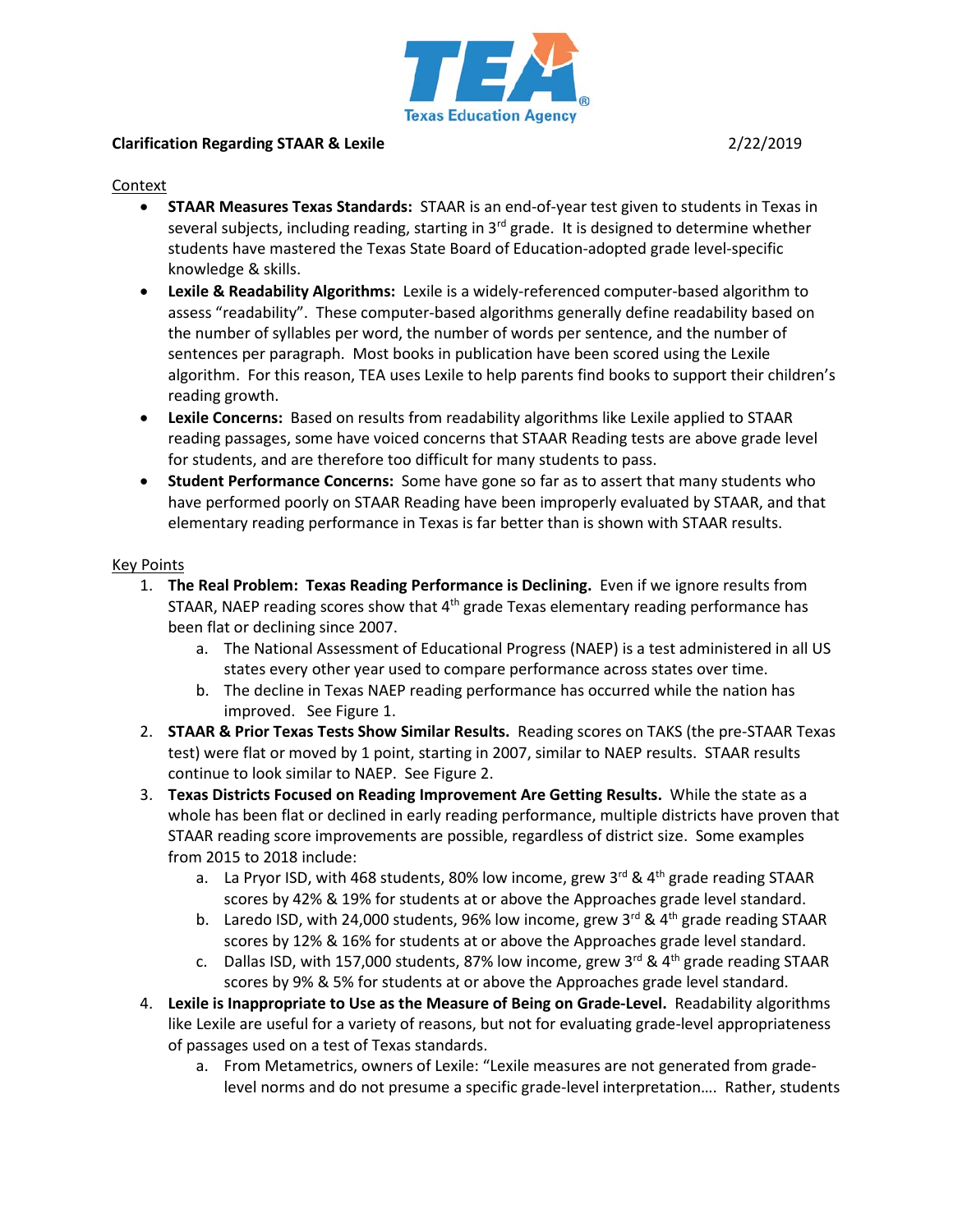have an independent Lexile measure and can select appropriately difficult books in their Lexile range."

- b. Computer-based readability algorithms like Lexile produce results that are sometimes inconsistent with human judgment of grade-level appropriateness. *The Grapes of Wrath* has a Lexile of 680, while Dr Seuss's *If I Ran the Zoo* has a Lexile of 870.
- c. As with the STAAR, other state's standardized tests include passages that span a wide range of Lexile readability levels. This is because these tests are built to measure their state's grade level standards, not to test Lexile or other readability algorithms.
- 5. **Texas Teachers Confirm Texas Tests Have Grade-Level Appropriate Passages.** Like other Texas tests before it (TAKS, TAAS, etc.), STAAR test questions are created using a detailed process that includes not only content experts but also approval by current practicing Texas teachers.
	- a. The Texas teacher teams ensure every passage/item meets a four-part test, with one being that they are grade-level appropriate.
	- b. This process was not materially different for STAAR than it was for any prior Texas test, and is a standard best-practice used for state tests across the nation.
	- c. As an example, in 2018, 58 3<sup>rd</sup> grade teachers from all regions of Texas reviewed 3<sup>rd</sup> grade passages and assessment items.
- 6. **STAAR Validity Has Been Verified, Including Being Grade-Level Appropriate.** The legislature required a third-party evaluation of STAAR in 2016 to ensure that it was valid. The evaluation included confirming the "test bears a strong association with on-grade curriculum requirements". Se[e https://tea.texas.gov/student.assessment/reports/](https://tea.texas.gov/student.assessment/reports/)
	- a. Additionally, STAAR has been shown to correlate with important life outcomes. Students who Master Grade Level on STAAR have a 75% chance of passing freshman college classes. See the Standard Setting Technical Report: <https://tea.texas.gov/student.assessment/staar/performance-standards/>
- 7. **TEA Improved the Test-Development Process Based on Previously-Raised Concerns.** The agency heard concerns in 2016 about passage readability based on Lexile scores. Although Lexile and other readability measurements are not aligned to Texas standards and don't determine validity, Lexile is still useful and widely referenced. Given this, the agency modified the test-development process in response to these concerns to increase public confidence in the STAAR.
	- a. The test-development process was updated in 2017 with the goal of ensuring all passages on STAAR are within Lexile-specific grade level bands. See Memo 1.
	- b. The 2018 STAAR reading tests reflect the first phase of this update, with nearly all reading passages across grades 3-8 falling within the stretch band.
	- c. STAAR results remained largely flat, even with this change.
- 8. **TEA Provides Lexile Resources to Help Parents Find Good Books.** TEA has updated STAAR report cards for parents to include resources to use Lexile to help find a good book to support a love of reading in their children. This Lexile information should not be misinterpreted as a characteristic of STAAR, or for any other use than its intended purpose.
	- a. To ensure the Lexile advice given to parents was appropriate, TEA conducted a Lexile Linking Study in 2017 testing a sample of students in Texas on a Lexile-aligned assessment. A mathematical model was used to link the scores of those students on the Lexile exam back to their prior STAAR scores. See <https://tea.texas.gov/student.assessment/reports/>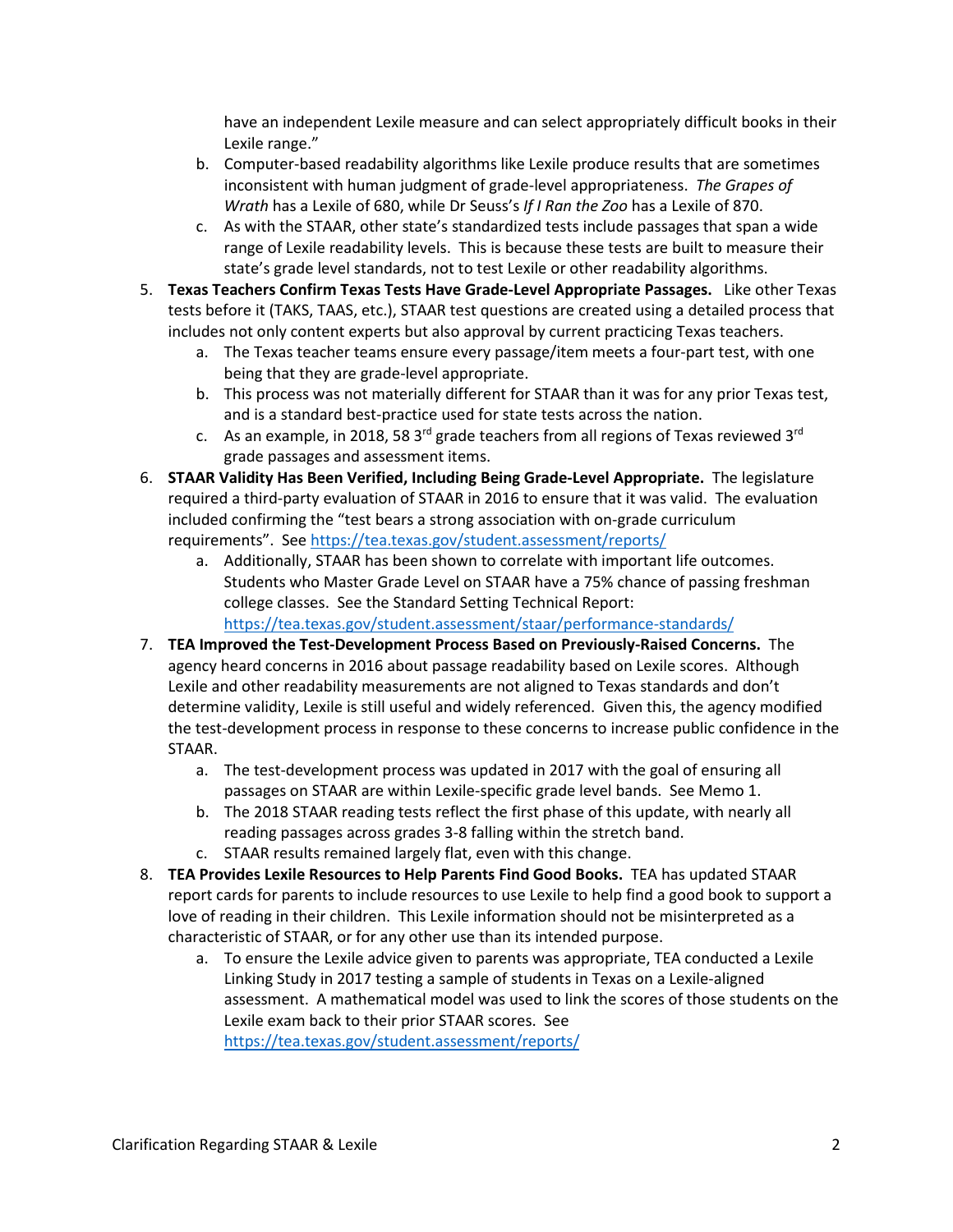



**Figure 2**

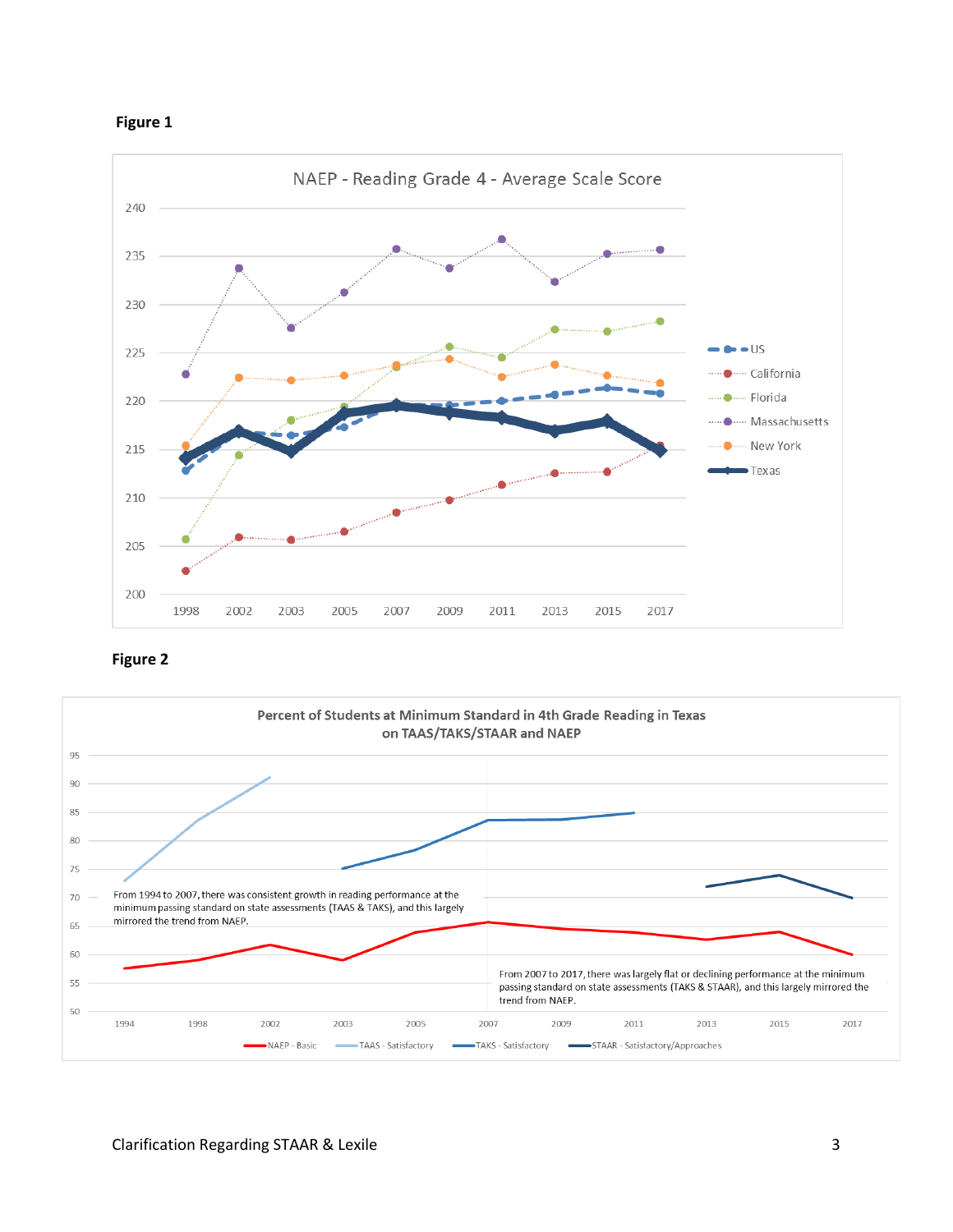# **Memo 1: Lexile Grade Bands and Test Specifications: 2018–2020**

In March of 2017 TEA adopted the Lexile grade‐band framework below and established the requirement that all passage Lexile scores fall within their prescribed grade‐band ranges. Two grade‐band ranges are represented in Table 1 below. The "Current Lexile Band" was established by MetaMetrics in 2009; in 2012, MetaMetrics established the "Stretch Lexile Band" in response to the national movement toward increased rigor and emphasis on college and career readiness.

| <b>Grade Band</b> | <b>Current Lexile Band</b> | <b>Stretch Lexile Band</b> |  |
|-------------------|----------------------------|----------------------------|--|
| K-1               | N/A                        | N/A                        |  |
| $2 - 3$           | 450L-730L                  | 420L-820L                  |  |
| $4 - 5$           | 640L-850L                  | 740L-1010L                 |  |
| $6 - 8$           | 860L-1010L                 | 925L-1185L                 |  |
| $9 - 10$          | 960L-1120L                 | 1050L-1335L                |  |
| $11-CCR$          | 1070L-1220L                | 1185L-1385L                |  |

*Table 1: The Lexile Grade‐Band Framework*

During a transitional period, TEA has identified target proportions for these bands with operational and field test administrations. These targets are desired, but not absolutes and will depend upon the robustness of the passage pool and feasible efforts to supplement this pool swiftly. In this transition, TEA will define a grade band as the score range that is marked by the bottom of the current band and the top of the stretch band. (For example, the grades 4–5 band extends from 640L to 1010L.) However, to facilitate a transition to full alignment to the Current Lexile Band over the next three years, TEA will phase in incremental targets for the Current band and will tighten limits on use of the Stretch band in operational forms and field‐test developments.

## *Table 2: Targets and Limits on the Current and Stretch Bands*

| Year | <b>Forms</b>      | <b>Current</b>  | <b>Stretch</b> |
|------|-------------------|-----------------|----------------|
| 2018 | Operational       | 50%             | 50%            |
|      | <b>Field Test</b> | 50%             | 50%            |
| 2019 | Operational       | 50% (or higher) | 50% (Max)      |
|      | <b>Field Test</b> | 80%             | 20%            |
| 2020 | Operational       | 80% (or higher) | 20% (Max)      |
|      | <b>Field Test</b> | 100%            | 0%             |

TEA has also established the guideline that text excerpts that are out of Lexile range for the intended grade may still be appropriate and eligible for use in that grade if the Lexile score for the extended work is within range. It is important to emphasize the process within which this special consideration is applied:

● Content experts review a grade-appropriate work of literature to identify excerpts that are appropriate for assessment of the TEKS. Readabilities are run for the excerpt.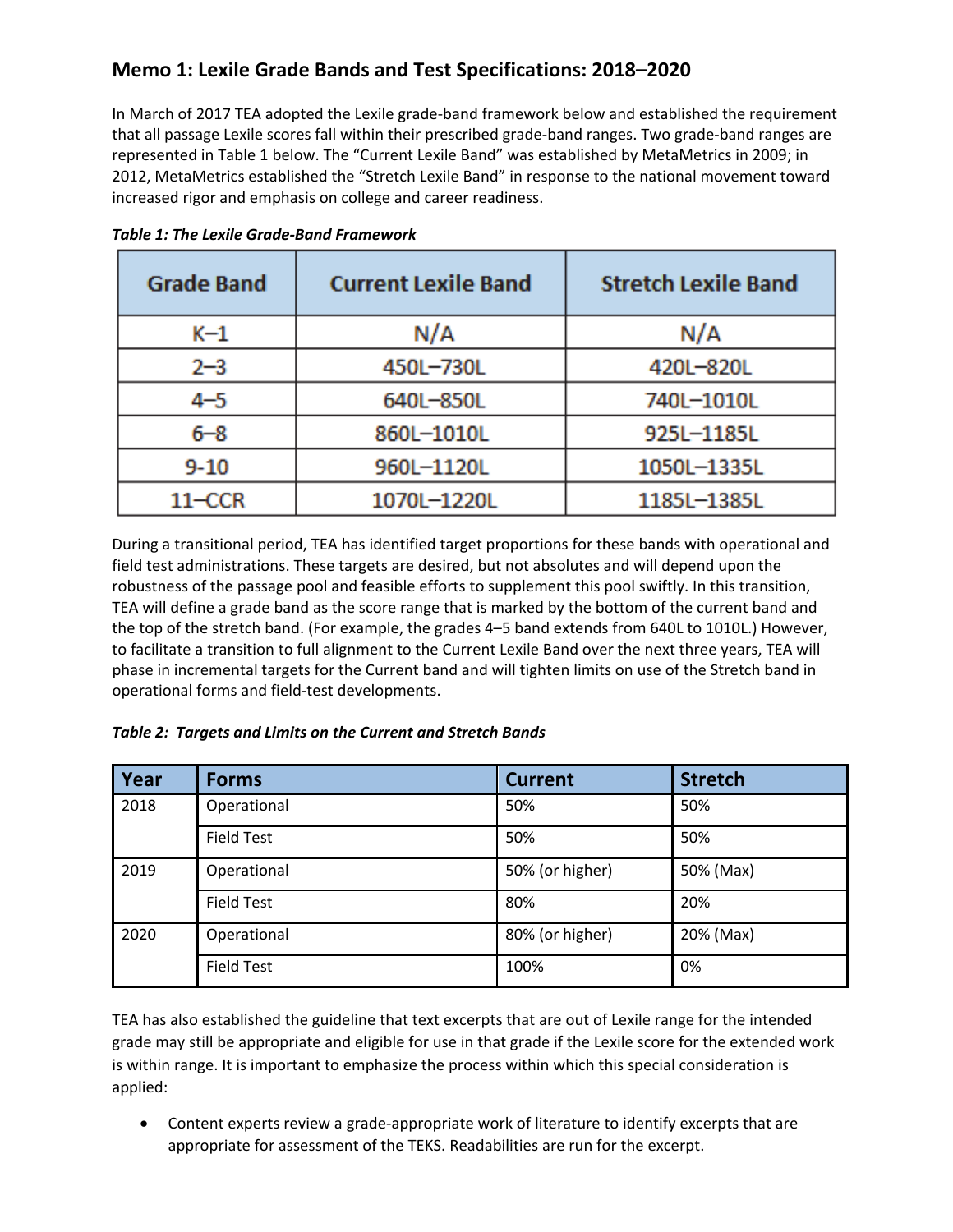● If the Lexile score for the excerpt is within grade-band range, then the excerpt remains eligible. If the Lexile score is out of range but the extended work is within range, then the passage may remain eligible if, upon further review, TEA content experts still deem the passage to be grade appropriate and useful for assessment of the TEKS.

To limit the extent to which this consideration is applied, we recommend that it remain applicable only for grade‐appropriate fiction and in rare instances for literary nonfiction. Developers should use discretion in its application during each development, and an operational form should never include more than one of these cases. Additionally, developers must ensure that the number of passages that meet this criteria in a given development year does not result in a lack of sufficient passages available for use.

In addition, MetaMetrics has identified in a peer reviewed journal\* an acceptable confidence interval that can be applied to shorter excerpts of text. This confidence interval is +/‐ 64 for a particular score. This confidence interval can be used as additional information in assigning a passage to a grade level. For example, a passage that scores 625 may still be considered in the grade 4‐5 band since the score falls within a range of 64 below 640.

To limit the extent to which this exception occurs, we recommend that only one passage on an operational form may fall within either the confidence interval or the extended work exception; only one exception per form. Here, too, developers should use discretion in its application during each development.

\*Stenner, A.J., Burdick, H., Sanford, E., & Burdick, D. (2006). "How accurate are Lexile text measures?" *Journal of Applied Measurement 7*(3), pp. 307‐322.